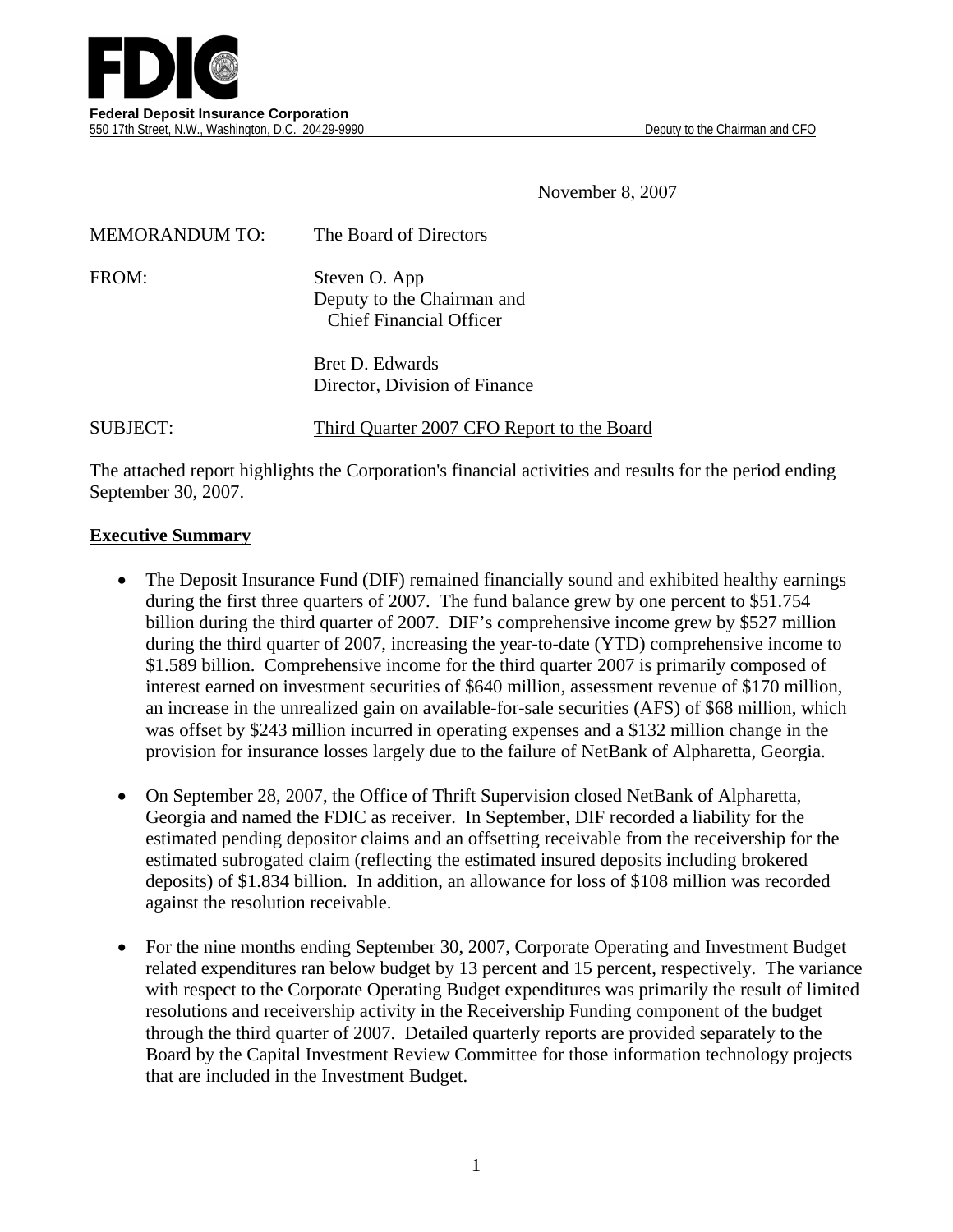The following is an assessment of each of the three major finance areas: financial statements, investments, and budget.

| <b>Trends and Outlook</b>         |                                                                                                                                                                                                                                                                                                                                                                                                                                                                                                                                                                                                                                                                           |  |  |  |  |
|-----------------------------------|---------------------------------------------------------------------------------------------------------------------------------------------------------------------------------------------------------------------------------------------------------------------------------------------------------------------------------------------------------------------------------------------------------------------------------------------------------------------------------------------------------------------------------------------------------------------------------------------------------------------------------------------------------------------------|--|--|--|--|
| <b>Financial Results</b>          | Comments                                                                                                                                                                                                                                                                                                                                                                                                                                                                                                                                                                                                                                                                  |  |  |  |  |
| I. Financial<br><b>Statements</b> | On September 28, 2007, NetBank was closed by the Office of Thrift<br>$\bullet$<br>Supervision and the FDIC was named receiver. As of September 30,<br>the DIF estimated that the pending insured deposit claim liability would<br>total \$1.834 billion. Coupled with an initial loss estimate of \$108<br>million, the projected net receivable from NetBank is \$1.726 billion as<br>of the end of the third quarter 2007. This net receivable estimate should<br>decline as significant liquidation activity occurs during the fourth<br>quarter of 2007.                                                                                                              |  |  |  |  |
|                                   | Of the \$2.237 billion in total assets at inception, ING Bank purchased<br>\$464 million, while the FDIC retained \$1.773 billion of assets, mainly<br>comprising real estate loans, lease receivables, and a mortgage<br>subsidiary. In October 2007, the receivership sold approximately \$627<br>million in real estate loans and \$439 million in lease receivables; this<br>brings the remaining NetBank asset book value to \$707 million.<br>Of the \$1.834 billion in estimated insured deposits, ING Bank assumed<br>insured deposits of \$1.374 billion and FDIC retained \$460 million in<br>brokered deposits. The DIF expects to complete the funding of the |  |  |  |  |
|                                   | insured brokered deposits by November 2007. Given the significant<br>proceeds received and anticipated asset sales, FDIC, as receiver for<br>NetBank, declared a 50 percent dividend in September 2007. This will<br>reduce the DIF's net receivable from \$1.726 billion to approximately<br>\$800 million during the fourth quarter. Further reductions will be made<br>as liquidation proceeds are recovered and dividends paid to claimants<br>over the next several months.                                                                                                                                                                                          |  |  |  |  |
| <b>II.</b> Investments            | DIF investment portfolio's amortized cost (book value) increased by<br>three percent during the first nine months of 2007, and totaled \$50.562<br>billion on September 30, 2007. During the period, newly purchased<br>securities had slightly higher average yields than those of maturing<br>securities. Consequently, the DIF portfolio's yield increased by three<br>basis points during the first nine months of 2007, rising to 4.92 percent<br>as of September 30, 2007, from 4.89 percent as of December 31, 2006.                                                                                                                                               |  |  |  |  |
|                                   | Expectations are for Treasury market yields to initially trend lower,<br>with the potential to rise from current levels over the course of the<br>fourth quarter. Notwithstanding the recent lower trend in such Treasury<br>yields, the growing DIF investment portfolio balance should lead to<br>increased interest revenue over the long run.                                                                                                                                                                                                                                                                                                                         |  |  |  |  |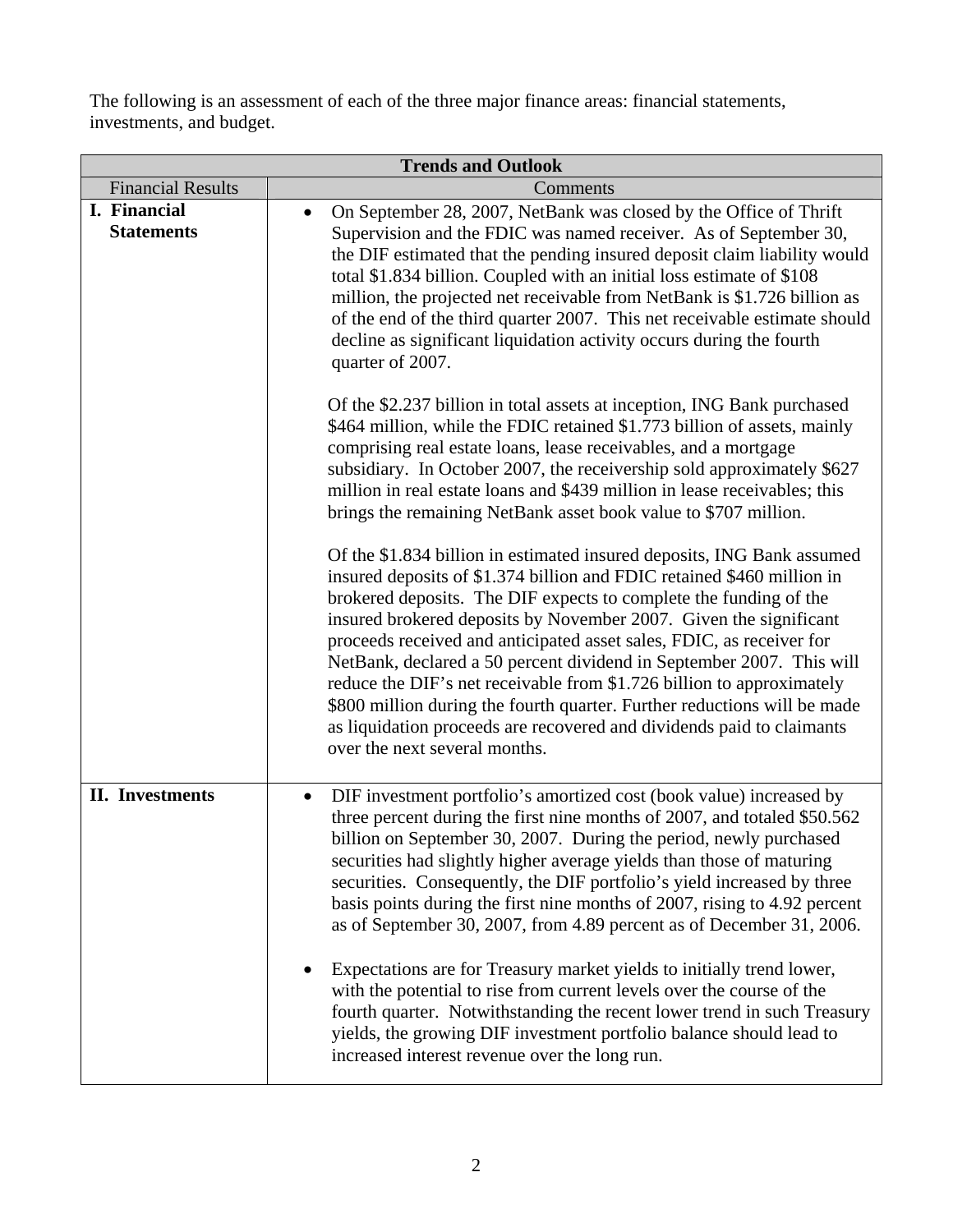| <b>Trends and Outlook</b> |                                                                                                                                                                                                                                                                                                                                                                                                                                                                                                                                                                                                                                                                                                                                                                                                                             |  |  |  |  |  |
|---------------------------|-----------------------------------------------------------------------------------------------------------------------------------------------------------------------------------------------------------------------------------------------------------------------------------------------------------------------------------------------------------------------------------------------------------------------------------------------------------------------------------------------------------------------------------------------------------------------------------------------------------------------------------------------------------------------------------------------------------------------------------------------------------------------------------------------------------------------------|--|--|--|--|--|
| <b>Financial Results</b>  | Comments                                                                                                                                                                                                                                                                                                                                                                                                                                                                                                                                                                                                                                                                                                                                                                                                                    |  |  |  |  |  |
| <b>III.</b> Budget        | Approximately \$717 million was spent in the Ongoing Operations<br>component of the 2007 Corporate Operating Budget, which was \$55<br>million (7 percent) below the budget for the nine months ending<br>September 30, 2007. The Outside Services - Personnel expense<br>category was \$28 million below its year-to-date budget, and represented<br>51 percent of the total Ongoing Operations variance.<br>Approximately \$6 million was spent in the Receivership Funding<br>component of the 2007 Corporate Operating Budget, which was \$50<br>million (89 percent) below the budget for the nine months ending<br>September 30, 2007. The Outside Services - Personnel expense<br>category was \$42 million below its year-to-date budget, and represented<br>84 percent of the total Receivership Funding variance. |  |  |  |  |  |
|                           |                                                                                                                                                                                                                                                                                                                                                                                                                                                                                                                                                                                                                                                                                                                                                                                                                             |  |  |  |  |  |

#### **I. Corporate Fund Financial Statement Results** (See pages 10 - 11 for detailed data and charts.)

#### **DIF**

- For the nine months ending September 30, 2007, DIF's comprehensive income totaled \$1.589 billion compared to \$1.395 billion for the same period last year, an increase of 14 percent. Excluding the recognition of exit fees earned of \$345 million (a one-time adjustment), comprehensive income rose by \$539 million, or 51 percent, from a year ago. This year-overyear increase was primarily due to a \$190 million increase in interest revenue, a \$382 million increase in assessment revenue, a \$139 million decrease in the unrealized loss on AFS securities, offset by a \$27 million increase in operating expenses and a \$157 million increase in the provision for insurance losses.
- During the third quarter of 2007, DIF's YTD provision for insurance losses increased by \$132 million to \$56 million primarily due to an \$83 million increase in the estimated loss for the NetBank failure and a \$64 million increase in the contingent loss reserve for anticipated failures.

#### **FSLIC Resolution Fund (FRF)**

- FRF reported net income of \$39 million for the third quarter of 2007, decreasing the YTD net loss to \$2 million. Net income for the quarter included: 1) interest on U.S. Treasury obligations of \$39 million; 2) tax benefit recoveries of \$4 million; and 3) an expense of \$11 million to fund the fiscal year 2008 goodwill expenses of the Department of Justice (which was paid on October 1, 2007).
- During the third quarter of 2007, FRF paid \$46 million for two Goodwill cases (which were accrued for as of June 30, 2007), bringing the total year-to-date litigation expenses to \$179 million.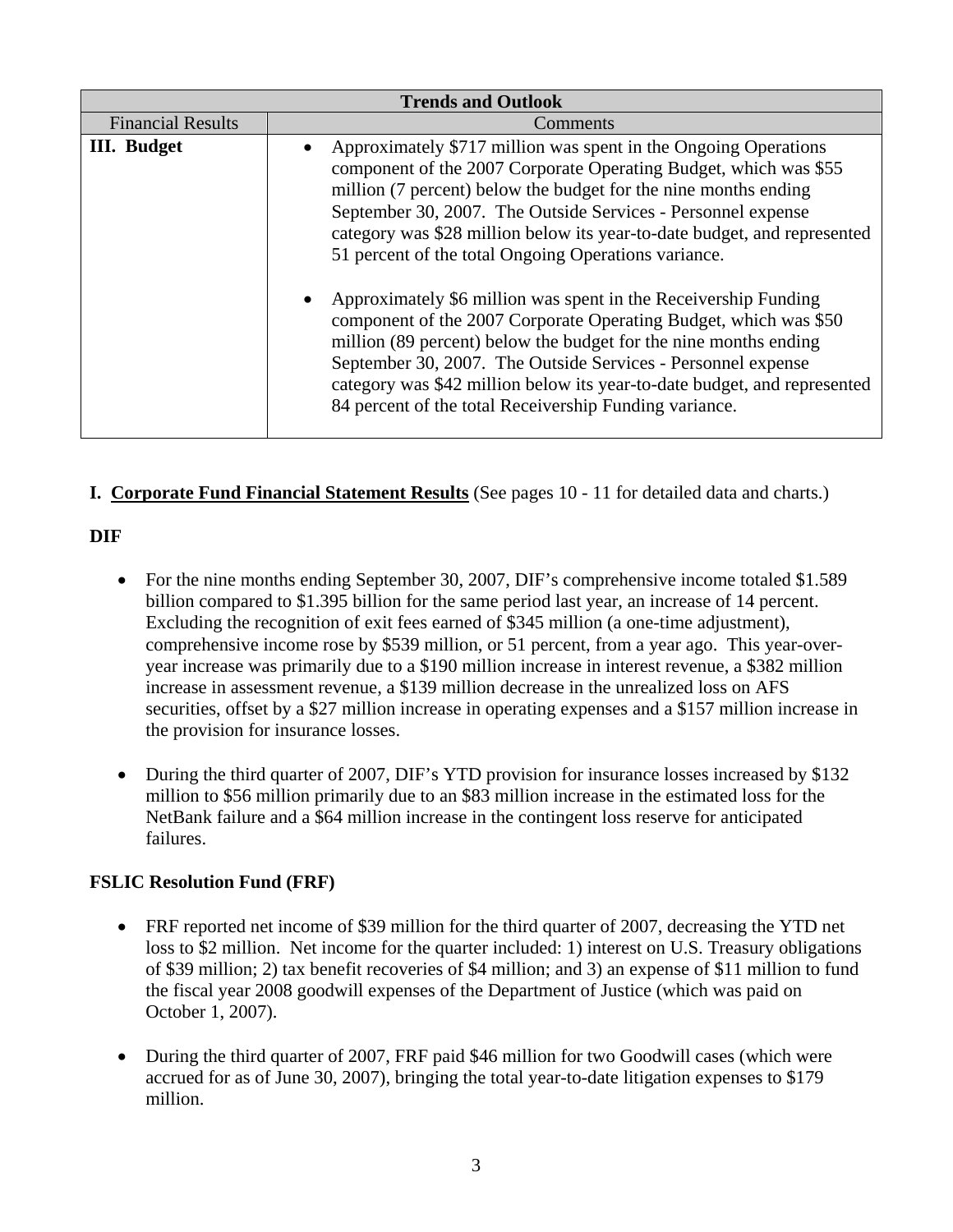• Subsequent to quarter-end, FRF paid \$225 million to the Resolution Funding Corporation (REFCORP) on October 10, 2007, bringing total payments to REFCORP to \$4.8 billion. The most recent prior payment to REFCORP was made on April 10, 2003 for \$50 million.

The FDIC must transfer to the REFCORP the net proceeds from the sale of FRF-RTC assets (once all liabilities of the FRF-RTC have been provided for) to pay the interest on REFCORP bonds, which were issued to fund early Resolution Trust Corporation resolutions. Any such payments benefit the U.S. Treasury, which would otherwise be obligated to pay the interest on the bonds.

#### **II. DIF Investment Results** (See pages 12 – 13 for detailed data and charts.)

- During the first nine months of 2007, the amortized cost (book value) of the DIF investment portfolio increased by \$1.704 billion or by three percent—from \$48.858 billion on December 31, 2006, to \$50.562 billion on September 30, 2007. Moreover, during the period, the DIF portfolio's market value increased by \$2.322 billion or by five percent, from \$49.038 billion on December 31, 2006, to \$51.360 billion on September 30, 2007.
- The DIF investment portfolio's total return for the first nine months of 2007 was 5.134 percent, approximately the same as its benchmark, the Merrill Lynch 1 - 10 Year U.S. Treasury Index (Index), which earned 5.139 percent during the same period.
- During the third quarter of 2007, staff purchased just one conventional Treasury security. This newly purchased held-to-maturity (HTM) security had a par value of \$400 million, a maturity of 12.00 years, a modified duration of 8.22 years, and a yield-to-maturity of 4.87 percent. The total cash outlay for this high coupon security was \$517 million. On September 30, 2007, the DIF portfolio's overnight investment balance was \$2.850 billion, well above its \$150 million target floor balance. Consistent with the approved third quarter Corporate investment strategy, staff deferred purchases of Treasury securities not only in light of comparatively low Treasury yields available during much of the quarter, but more importantly, to build up liquidity for the anticipated NetBank resolution. (This fairly large bank failure occurred on September 28, 2007, with significant resolution funding occurring in October 2007.)

#### **The Treasury Market**

• During the third quarter of 2007, conventional Treasury yields decreased substantially, particularly on the short end of the yield curve, reflecting the 50 basis point cut in the federal funds target rate that occurred on September 18, 2007, and reflecting market sentiment for additional cuts in the target rate during the last quarter of 2007 and the first quarter of 2008. During the quarter, yields on three-month and six-month T-Bills decreased by 100 basis points and 86 basis points, respectively. The two-year note yield, which is also sensitive to actual as well as anticipated changes in the federal funds rate, decreased by 88 basis points, again, reflecting the aforementioned 50 basis point cut in the target rate and reflecting expectations for additional target rate cuts. Intermediate-maturity Treasury yields also decreased over the course of the quarter, although not surprisingly, the yield declines were more modest, as is often the case when an expected series of interest rate cuts is initiated. The yield on the fiveyear Treasury note decreased by 68 basis points. The yield on the ten-year Treasury note decreased by 43 basis points. It should be noted that most of the decrease in yields occurred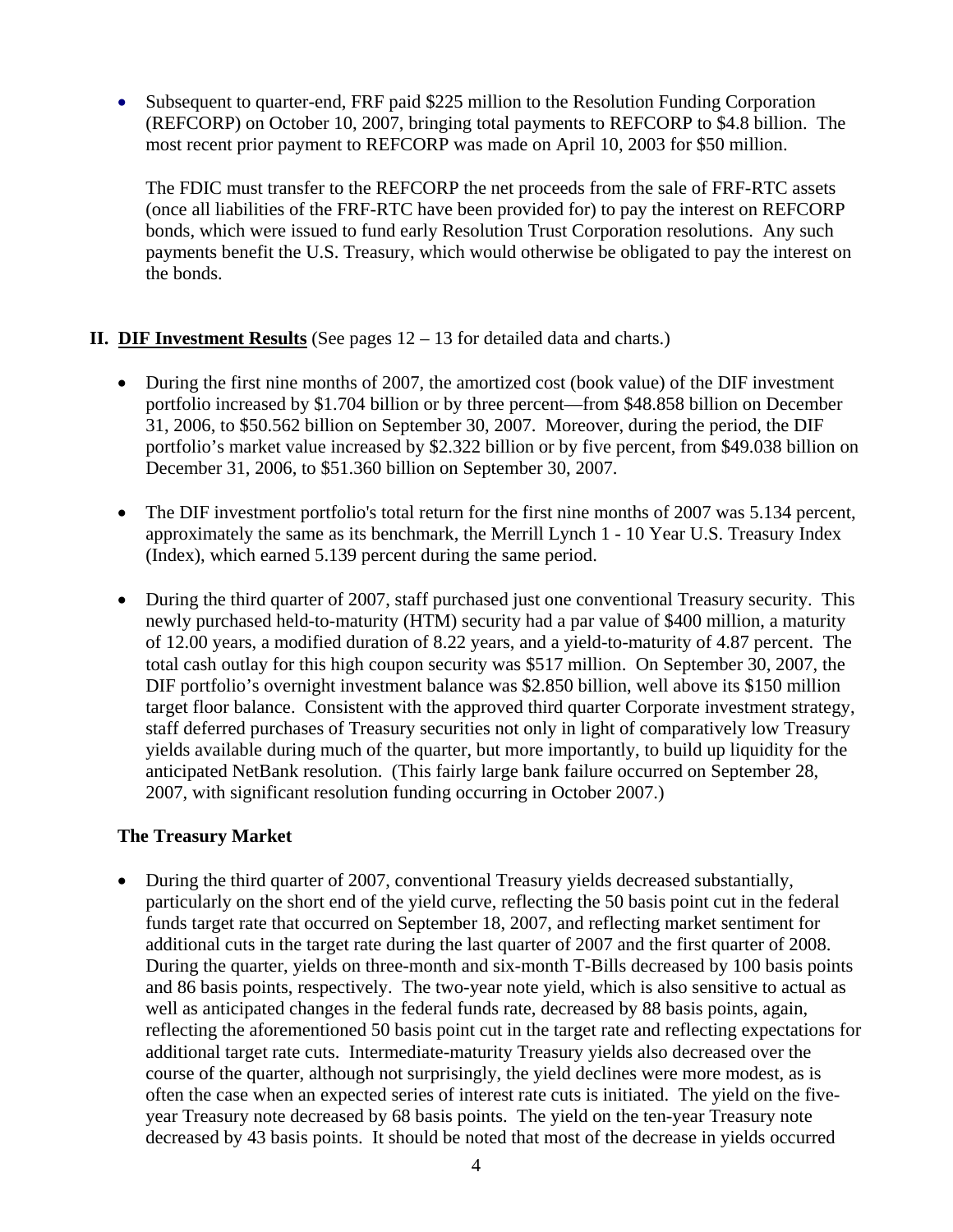between mid-July and the early part of September; towards the latter half of September, yields on intermediate- to longer-maturity securities actually started to modestly increase as investors unwound some earlier so-called "flight to quality" trades. The conventional Treasury yield curve steepened during the third quarter of 2007; on September 30, 2007, the two-year to tenyear yield curve had a 61-basis point positive spread (compared to a modestly positive 16-basis point spread at the beginning of the quarter). Nevertheless, the Treasury yield curve still remains flatter from a recent historical perspective; over the past five years, this spread has averaged 106 basis points.

• During the third quarter of 2007, most Treasury Inflation-Protected Securities' (TIPS) real yields decreased, reflecting lower actual and anticipated interest rates and concerns over weak economic growth. However, the real yield on the DIF portfolio's shortest-maturity TIPS (with a maturity of just over three months at the end of the quarter) increased by 50 basis points during the quarter.<sup>1</sup> The real yield on the portfolio's longest-maturity TIPS (with a maturity of a little over four years) decreased by 50 basis points. The real yield on the 10-year TIPS maturing on January 15, 2017, decreased by 36 basis points.

#### **Prospective Strategies**

- The current DIF investment strategy provides for purchasing AFS conventional Treasury securities with maturities of six years or less, for purchasing AFS TIPS, and for holding excess overnight investments, depending on Treasury market conditions and developments during the fourth quarter of 2007.
- The DIF portfolio's primary reserve balance is being increased, with a goal of reaching a \$15 billion target floor balance over the near term. Any securities purchased during the fourth quarter will be designated AFS. (See attached Approved Investment Strategy.)

#### **Other Matters**

 $\overline{a}$ 

• Effective September 30, 2007, the FDIC and the U.S. Treasury's Federal Financing Bank (FFB) entered into an agreement to extend the FDIC's existing \$40 billion line of credit with the FFB for an additional one-year period through September 30, 2008.

#### **III. Budget Results** (See pages 14 - 15 for detailed data.)

#### **Approved Budget and Staffing Modifications**

All divisions and offices completed a mid-year review of their 2007 operating budgets in July, including assessments of YTD spending and projected funding requirements for the remainder of the year. Based on that review, the Chief Financial Officer (CFO) approved reallocations among the operating budgets of several divisions and offices, in accordance with the authority delegated by the Board of Directors in the 2007 Budget Resolution. In addition, funds were realigned internally within the operating budgets of several organizations. None of these realignments

<sup>&</sup>lt;sup>1</sup> Very short-maturity TIPS can have dramatic changes in real yields stemming from very near-term inflation expectations. Consequently, it is not unusual for very short-maturity TIPS' real yields, which are quoted on an annual basis, to exhibit dramatic swings as they approach maturity.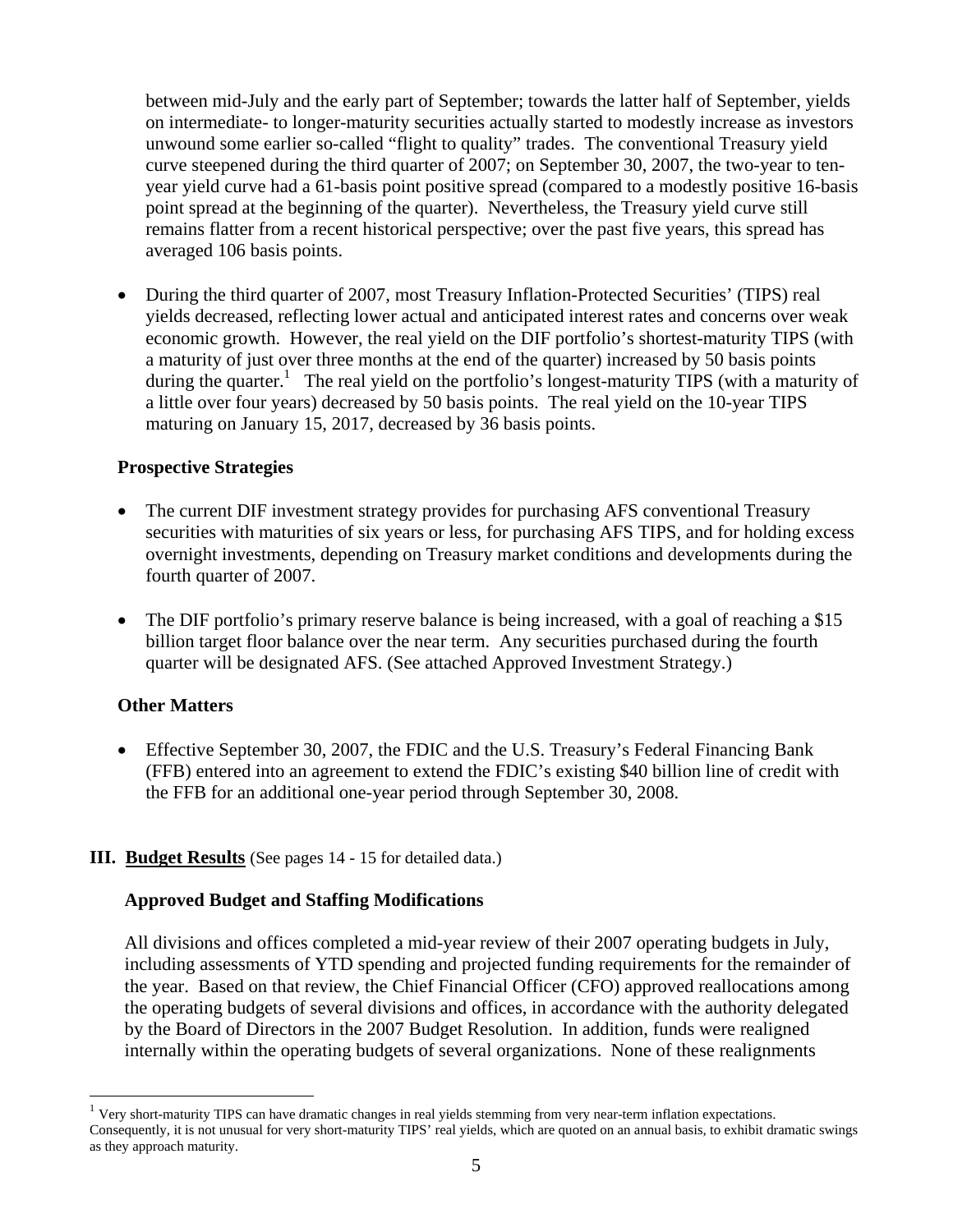changed the total 2007 Corporate Operating Budget, but they did result in changes in the amounts budgeted for most major expense categories:

- At the corporate level, the budgets for the Travel and Other Expense categories were increased, the budget for the Buildings category was unchanged, and the budgets for the remaining expense categories were decreased. Funding for the approved budget increases was made available from excess funding in the Salary and Compensation budgets of the Legal Division, the Division of Information Technology (DIT), the Division of Insurance and Research (DIR), and the Division of Resolutions and Receiverships (DRR).
- The Corporate University (CU) budget was increased by over \$4.4 million to pay for salaries, travel, and other expenses for Corporate Employee Program (CEP) participants and detailees from other FDIC organizations. Funding for the salaries and benefits of detailees was originally budgeted in their home organizations. Funding had to be increased for the CEP because a decision was made in early 2007 to hire more employees than originally budgeted in order to fill examiner vacancies in the Division of Supervision and Consumer Protection (DSC) more quickly. The funding for this increase was also made available from excess funding in the Salary and Compensation budgets of the other organizations referenced above.
- Most of the funds included in the DSC budget for the interagency Shared National Credit (SNC) Modernization Project were realigned from the Outside Services-Personnel category to the Travel category to cover higher-than-expected travel costs for the examination program. These funds were available for reallocation because the start of the SNC Modernization Project was postponed until 2008.
- The budgets for the Outside Services-Personnel and Equipment categories within the internal operations portion of DIT's budget were increased, while the budget for the Outside Services-Other category was reduced. Within the systems development, operations, and maintenance portion of the DIT budget, the budgets for the Outside Services-Personnel and Outside Services-Other categories were increased, while the budget for the Equipment category was reduced. The latter changes were made in accordance with recommendations from the CIO Council.

The 2007 spending estimates for several multi-year Investment Budget projects were also updated during the third quarter. In addition, the DIT Director in September approved the reallocation of funds among several approved IT projects funded from DIT's 2007 operating budget to reflect changes in estimated project costs and schedules, in accordance with recommendations of the CIO Council. These reallocations provided funding for the early start of three projects originally planned to begin in 2008, but did not change the total amount of the DIT budget.

The CFO approved two changes in authorized staffing during the third quarter, in accordance with authority delegated by the Board:

• DIT's authorized year-end 2007 staffing target was increased by two positions to correct an error made in the Board case requesting approval of the 2007 budget in December 2006. As a result of the change, DIT's year-end 2007 staffing target is now consistent with its authorized staffing throughout 2007. There was no impact on DIT's 2007 operating budget.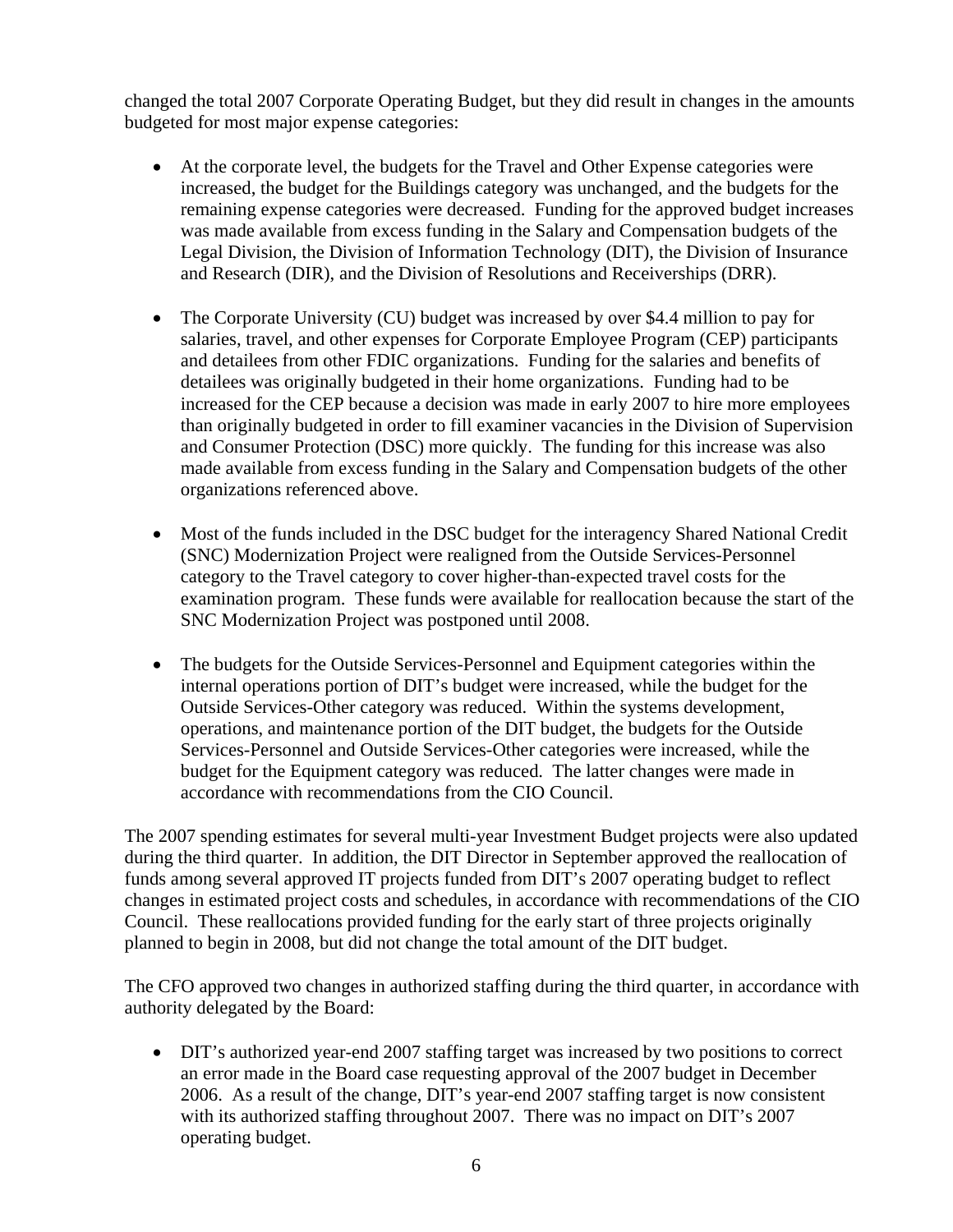• A request from the Office of the Inspector General to transfer one authorized 2007 position to CU was approved. There was no impact on CU's 2007 operating budget.

#### **Status of Spending for the Implementation of Deposit Insurance Reform**

The 2007 Corporate Operating Budget approved by the Board of Directors in December 2006 included funding for the continued implementation of Deposit Insurance Reform. Excluding internal Salaries and Compensation expenses, \$4.9 million was spent for this purpose in 2006 on system changes, and \$1.8 million was spent on printing and distribution costs. Through the third quarter of 2007, an additional \$3.9 million (excluding internal salaries and compensation expenses) was spent as follows:

- Approximately \$3.4 million was spent for system development and enhancement activities. It is anticipated that an additional \$1.2 million will be spent in 2007 to complete modifications to the Assessment Information Management System (AIMS) and the Risk Related Premium System (RRPS). A total of \$4.8 million is budgeted in 2007 for systems work related to deposit insurance reform implementation.
- Approximately \$525,000 was spent for printing and distribution of updated deposit insurance brochures through the third quarter of 2007. It is anticipated that up to an additional \$100,000 will be spent revising the English versions of *Insuring Your Deposit* and *Your Insured Deposit* during 2007.

In addition, two new employees were hired in July by DIR to support deposit insurance pricing, as authorized by the Board. The additional cost for these employees through September 30, 2007, was about \$85,000.

#### **Spending Variances**

Significant spending variances by major expense category and division/office are discussed below. Significant spending variances for the nine months ending September 30, 2007, are defined as those that either (1) exceed the YTD budget by \$1 million and represent more than two percent of the major expense category or total division/office budget; or (2) are under the YTD budget by \$2 million and represent more than four percent of the major expense category or total division/office budget.

#### **Significant Spending Variances by Major Expense Category**

#### Ongoing Operations

There were four major expense categories in which a significant spending variance occurred through the third quarter in the Ongoing Operations component of the 2007 Corporate Operating Budget:

• Outside Services-Personnel expenditures were \$28 million, or 21 percent, less than budgeted. The variance was largely due to lower-than-budgeted payments to the Department of Justice for litigation services, delays in starting several IT projects, lower net costs for the Student Residence Center (because of increased proceeds derived from outside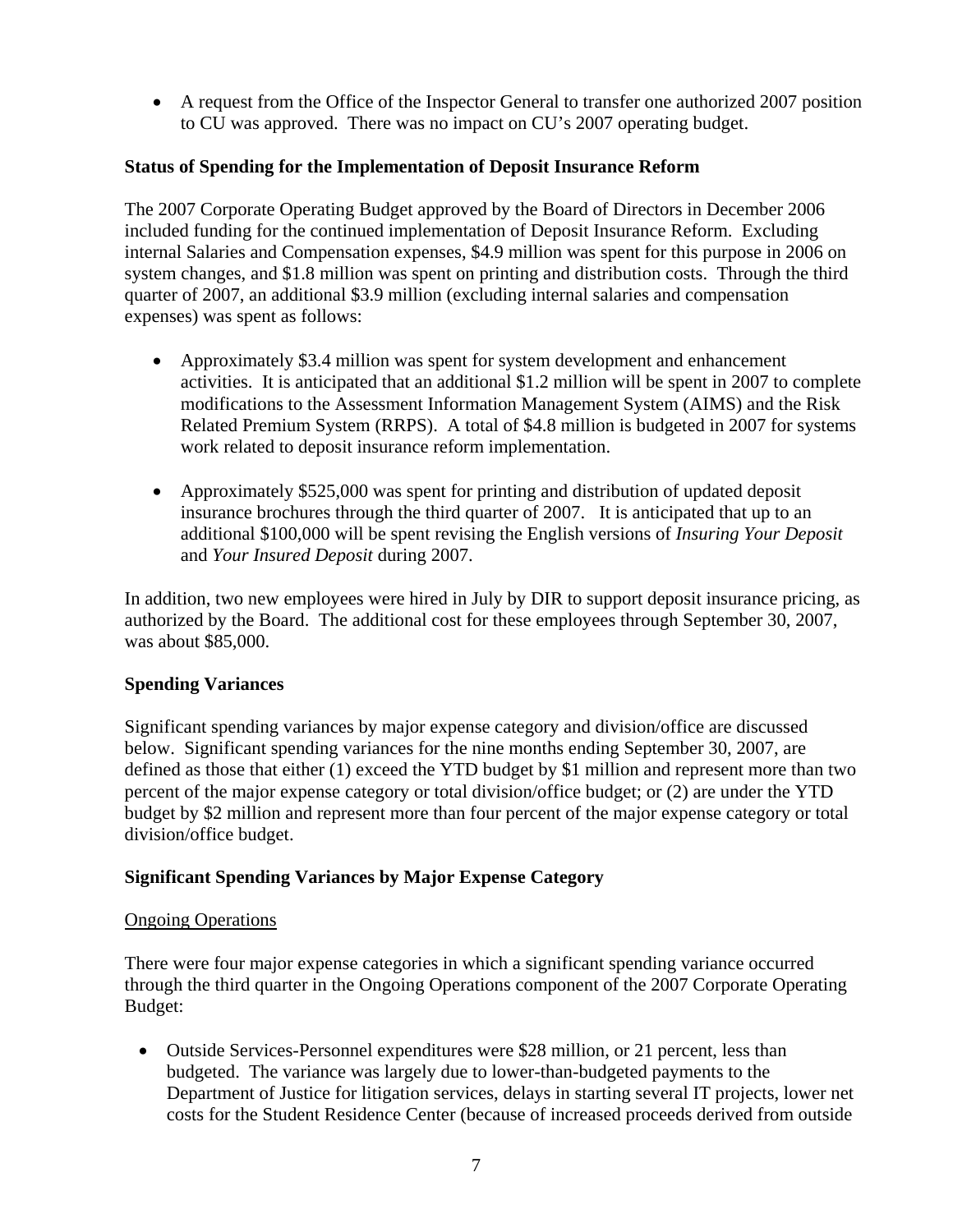use of the facility), and lower-than-budgeted spending on human resource contractual services.

- Travel expenditures were \$3 million, or 8 percent, less than budgeted. Overall corporate travel costs were lower because staff from DRR participated in fewer compliance examinations than projected and Dallas rotations for some CEP participants were rescheduled to later in the year. In addition, lower-than-projected travel costs were incurred for supervision, field oversight and litigation in the Legal Division.
- Equipment expenditures were almost \$3 million, or 9 percent, less than budgeted. A large portion of this variance was because furniture, fixtures, and equipment purchases and security equipment and software acquisitions originally budgeted in the first three quarters of 2007 were rescheduled to the fourth quarter.
- Other Expenses were \$3 million, or 35 percent, less than budgeted. This variance was largely due to the lack of spending by employees from their new Professional Learning Accounts and the charging of a portion of the expenses for off-site conferences to the Travel category rather than the Other Expenses category.

#### Receivership Funding

 $\overline{a}$ 

The Receivership Funding component of the Corporate Operating Budget includes budgeted funding for overtime and non-personnel expenses that are incurred in conjunction with an institution failure and the management and disposition of the assets and liabilities of the ensuing receivership. There were three major expense categories in which a significant spending variance occurred for the first nine months of the year in the Receivership Funding component of the Corporate Operating Budget. All of these variances were attributable to the limited receivership and resolution activity that occurred during the year. The major expense categories were:

- Salary and Compensation<sup>2</sup> (\$2 million, or 86 percent, less than budgeted).
- Outside Services-Personnel (\$42 million, or 91 percent, less than budgeted).
- Travel (\$3 million, or 73 percent, less than budgeted).

#### **Significant Spending Variances by Division/Office<sup>3</sup>**

There were six organizations that had a significant spending variance through the third quarter:

• DRR spent \$40 million, or 55 percent, less than budgeted. This variance was fully attributable to under spending in the Receivership Funding component of DRR's operating budget due to the limited receivership and resolution activity that occurred through the third quarter.

 $2$  Overtime is the only account budgeted in the Salary and Compensation expense category of the Receivership Funding component of the Corporate Operating Budget in 2007. All staff salaries are budgeted and expensed in the Ongoing Operations budget component.

 $3$  Information on division/office variances reflects variances in both the Corporate Operating and Investment Budgets.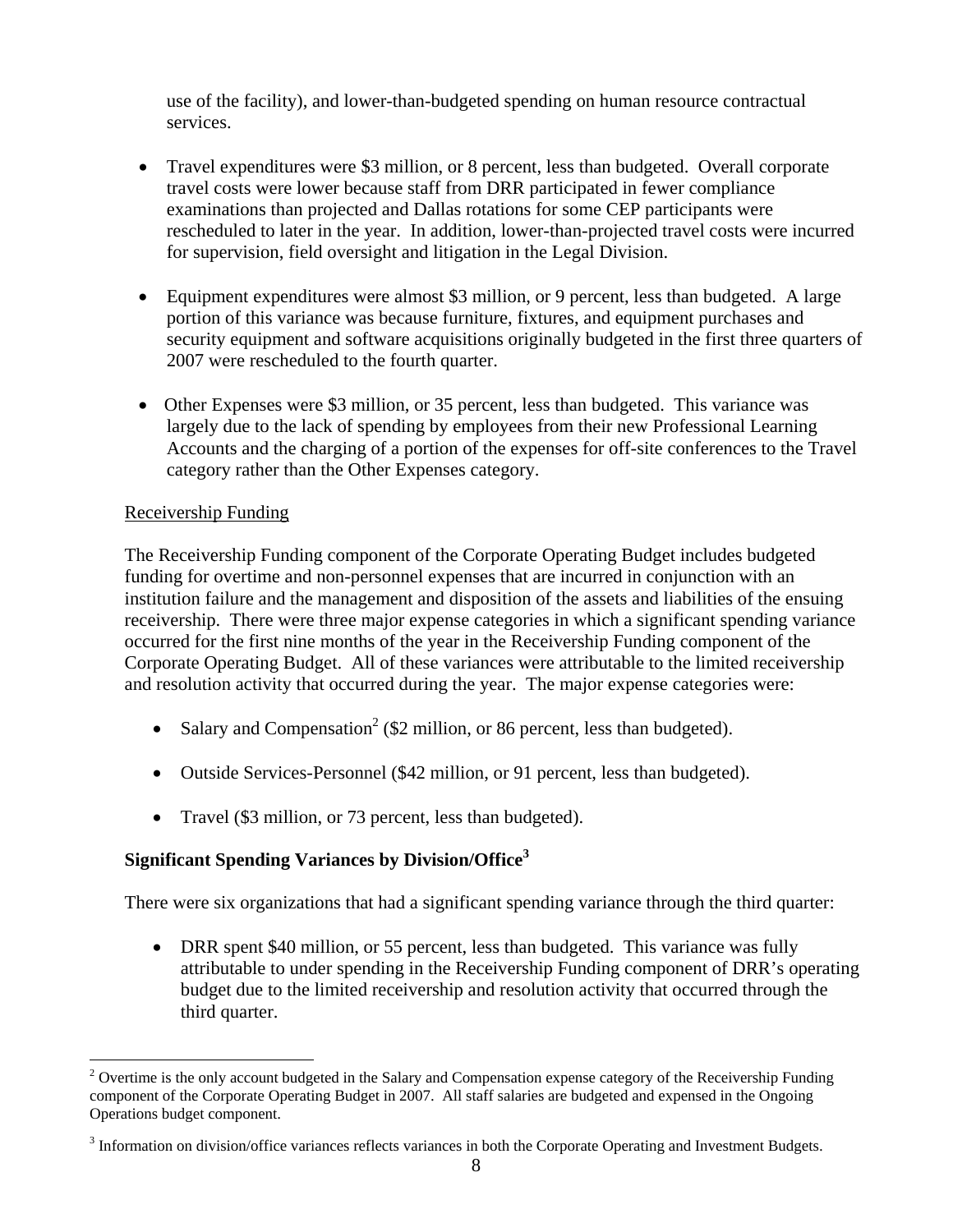- The Legal Division spent nearly \$14 million, or 21 percent, less than budgeted. This variance was largely attributable to under spending in the Receivership Funding component of its operating budget, primarily due to the limited receivership and resolution activity that occurred through the third quarter.
- DIT spent \$12 million, or 8 percent, less than budgeted. Approximately one-half of the variance occurred in the Outside Services-Personnel category of the Ongoing Operations component of the Corporate Operating Budget and was caused by delays in systems development, operations, and maintenance efforts. In addition, DIT had a larger-thananticipated number of personnel vacancies and filled its vacancies more slowly than expected. Security equipment and software purchases were also rescheduled to the fourth quarter.
- The Division of Administration spent nearly \$7 million, or 6 percent, less than budgeted. This variance was largely attributable to (a) lower-than-anticipated net costs for the Student Residence Center as a result of higher-than-projected proceeds received in connection with use of the facility by outside parties, and (b) reduced spending for compensation and consulting services on human resource matters.
- DIR spent nearly \$3 million, or 10 percent, less than budgeted. This variance was attributable to the large number of budgeted positions that remain vacant and a significant reduction in the FDIC's share of the costs for enhancements to the Central Deposit Repository under the cost sharing agreement with the other bank regulatory agencies.
- CU spent \$2 million, or 9 percent, less than budgeted. This variance was attributable to delays in both the IT training and DRR commission initiatives and the re-scheduling of Dallas rotations for some CEP participants to later in the year.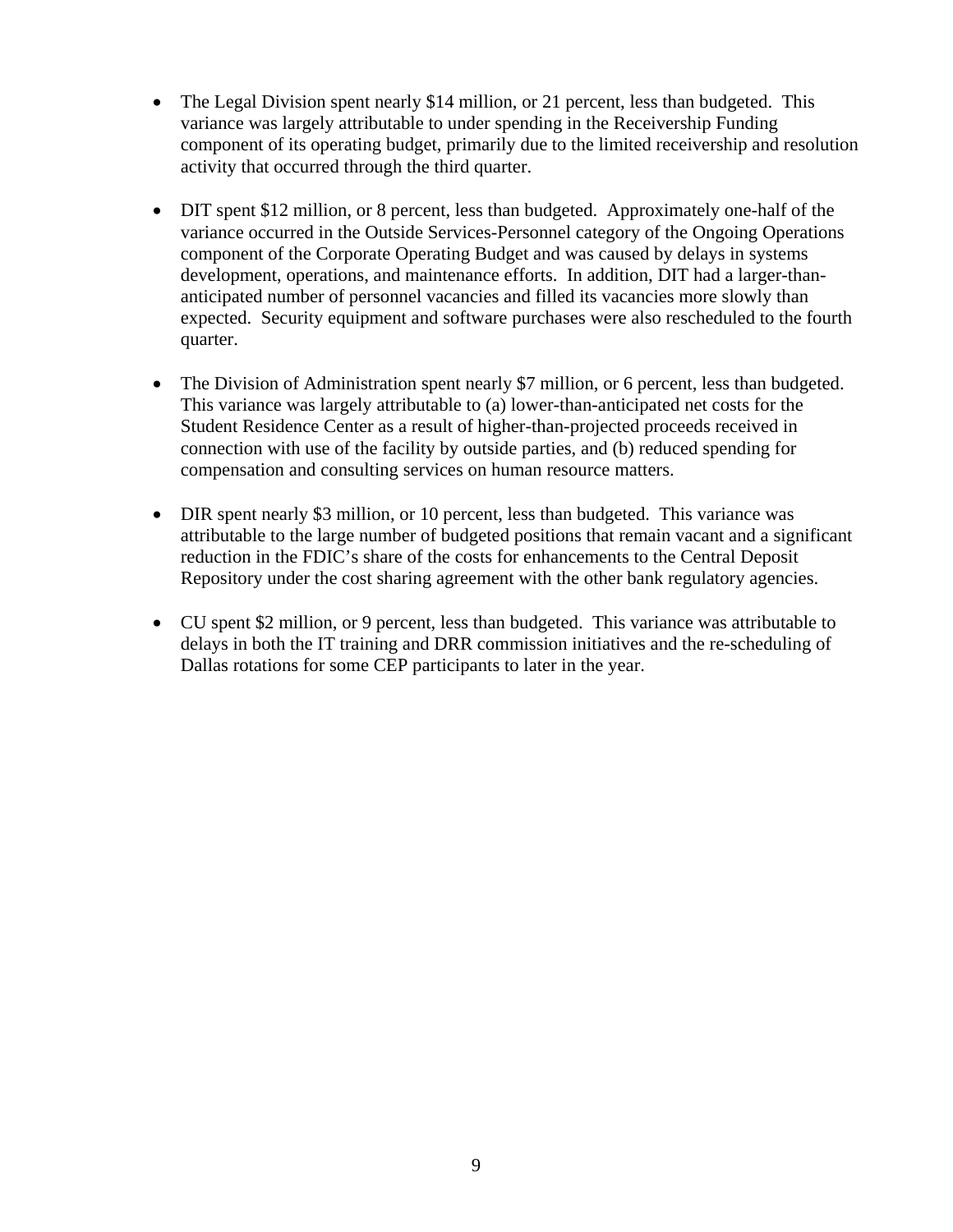# FDIC CFO REPORT TO THE BOARD – Third Quarter 2007

| <b>Fund Financial Results</b>                              |                               |             |     |             | (\$ in Millions) |                   |               |
|------------------------------------------------------------|-------------------------------|-------------|-----|-------------|------------------|-------------------|---------------|
| <b>Balance Sheet</b>                                       | <b>Deposit Insurance Fund</b> |             |     |             |                  |                   |               |
|                                                            |                               | (unaudited) |     | (audited)   |                  |                   | (unaudited)   |
|                                                            |                               | Sep-07      |     | Dec-06      | Change           | % Change          | Sep-06        |
| Cash & cash equivalents                                    | \$                            | 2.854       | \$. | $2,954$ \$  | (100)            | $(3%)$ \$         | 2,312         |
| Investment in U.S. Treasury obligations, net               |                               | 47,933      |     | 46,142      | 1.791            | 4%                | 46,554        |
| Assessments receivable, net                                |                               | 173         |     |             | 173              | 0%                | O             |
| Interest receivable on investments and other assets, net   |                               | 706         |     | 748         | (42)             | (6%)              | 707           |
| Receivables from resolutions, net                          |                               | 2.057       |     | 539         | 1.518            | 282%              | 509           |
| Property, buildings and other capitalized assets, net      |                               | 357         |     | 377         | (20)             | (5%)              | 367           |
| Total Assets                                               | \$                            | 54,080      | \$  | 50,760 \$   | 3,320            | 7% \$             | 50,449        |
| Accounts payable and other liabilities                     |                               | 1.942       |     | 154         | 1.788            | 1161%             | 253           |
| Postretirement benefit liability                           |                               | 114         |     | 130         | (16)             | 12%               |               |
| Contingent Liabilities: future failures                    |                               | 70          |     | 111         | (41)             | (37%)             |               |
| Contingent Liabilities: litigation losses & other          |                               | 200         |     | 200         |                  | 0%                | 200           |
| Total Liabilities <mark>l</mark>                           | \$                            | 2,326       | -\$ | $595$ \$    | 1.731            | 291% <sup>S</sup> | 457           |
| FYI: Unrealized gain on available-for-sale securities, net |                               | 221         |     | 234         | (13)             | (6%)              | 254           |
| FYI: Unrealized postretirement benefit gain/(loss)         |                               | 22          |     |             | 20               | 1000%             |               |
| <b>FUND BALANCEI</b>                                       | S                             | 51.754      | \$. | $50,165$ \$ | 1.589            | 3%                | -\$<br>49,992 |



| <b>Income Statement</b>                                      | <b>Deposit Insurance Fund</b> |             |    |            |      |             |      |                                  |
|--------------------------------------------------------------|-------------------------------|-------------|----|------------|------|-------------|------|----------------------------------|
|                                                              |                               | (unaudited) |    | (audited)  |      | (unaudited) |      |                                  |
|                                                              |                               | Sep-07      |    | $Dec-06$   |      | Sep-06      |      | Year-Over-<br><b>Year Change</b> |
| Assessments earned                                           | \$                            | 404         | \$ | 32         | -\$  | 22          | \$.  | 382                              |
| Interest earned on investment securities                     |                               | 1.955       |    | 2,241      |      | 1.765       |      | 190                              |
| Exit fees earned                                             |                               |             |    | 345        |      | 345         |      | (345)                            |
| Other revenue                                                |                               | 11          |    | 27         |      | 22          |      | (11)                             |
| <b>Total Revenue</b>                                         | \$                            | 2,370       | \$ | $2,645$ \$ |      | $2,154$ \$  |      | 216                              |
| Operating expenses (includes depreciation expense)           |                               | 730         |    | 951        |      | 703         |      | 27                               |
| <b>Provision for insurance losses</b>                        |                               | 56          |    | (52)       |      | (101)       |      | 157                              |
| Other expenses                                               |                               |             |    |            |      | 5           |      | (3)                              |
| <b>Total Expenses &amp; Losses</b>                           | \$                            | 788         |    | 905        | -\$  | 607         |      | 181                              |
| <b>Net Income</b>                                            | \$                            | 1.582       | \$ | 1.740      | - \$ | 1.547       | - \$ | 35                               |
| Unrealized gain/(loss) on available-for-sale securities, net |                               | (13)        |    | (173)      |      | (152)       |      | 139                              |
| Unrealized postretirement benefit gain/(loss)                |                               | 20          |    |            |      | 0           |      | 20                               |
| <b>YTD Comprehensive Income</b>                              | \$                            | 1.589       |    | 1.569      | \$   | 1.395       |      | 194                              |



Over the last seven years, the provision for insurance losses added to net income as estimated losses that had been previously booked for both existing receiverships and potential failures were reversed. By the end of the third quarter of 2007, this trend had begun to reverse.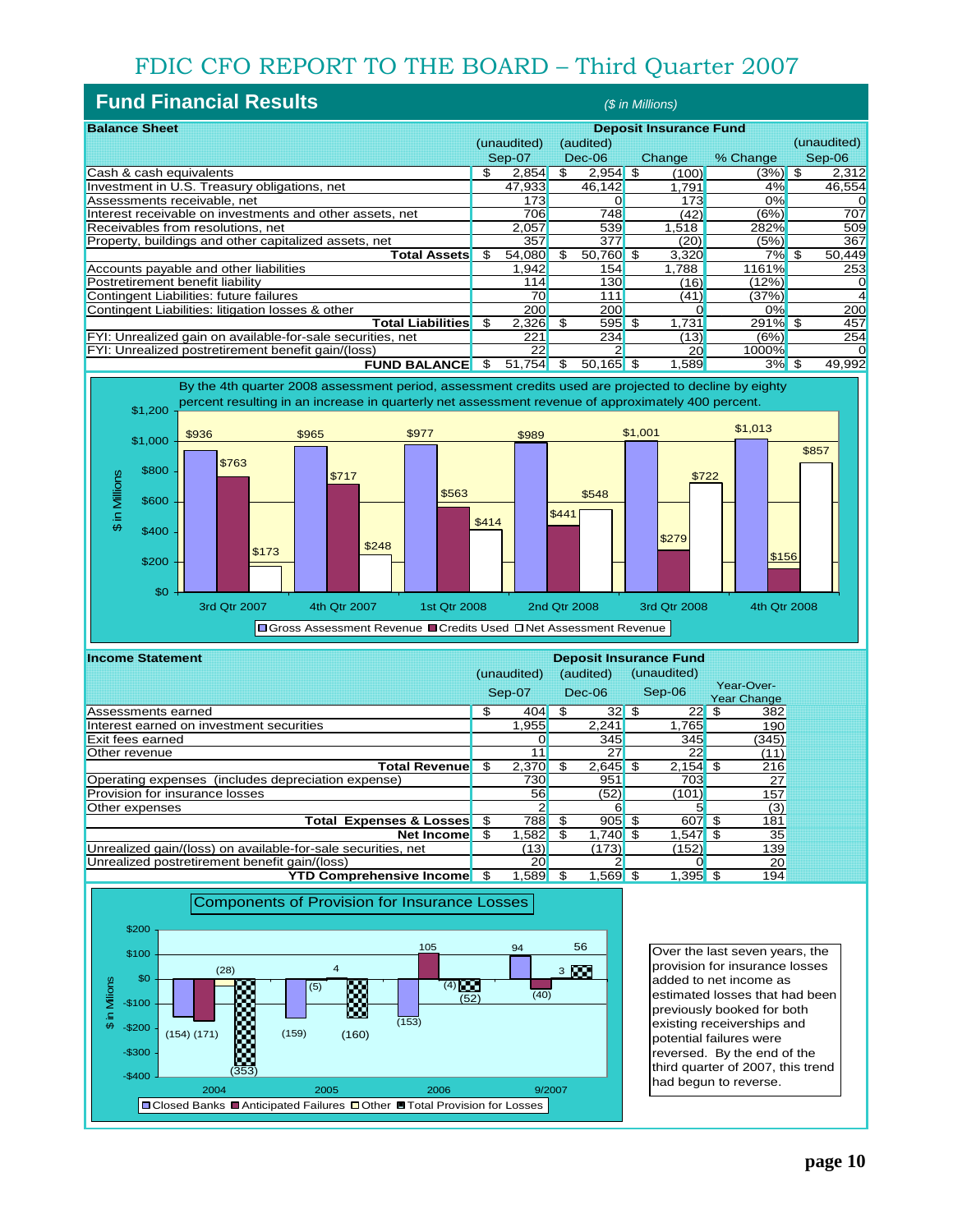#### **Fund Financial Results - continued** *(\$ in Millions )*

\$16

3Q 2006 2006  $4<sub>Q</sub>$ 

Goodwill Cases Guarini Cases

\$0<sub>c</sub>

\$6

\$9 \$0

 $1<sub>O</sub>$ 2006

\$49

4Q 2005

\$28

3Q 2005

 $$0$ 

\$50

\$100

\$150

\$ in Millions

₹  $\frac{1}{2}$  \$200

\$250

\$300

\$0

\$0

2Q 2006



 $\frac{1,520}{3,480}$   $\frac{328}{2,776}$ **. Statements of Cash Flows**  (unaudited) (audited) Sep-07 Dec-06 **Net Income**  $\begin{array}{|c|c|c|c|c|c|}\n\hline\n\text{Set} & 1,582 & 1,740 & 1,547 & 1,547 \\
\text{Set} & 431 & 599 & 454 & (23) \\
\hline\n\end{array}$ Amortization of U.S. Treasury obligations (unrestricted)  $\begin{array}{|c|c|c|c|c|c|}\n\hline\n\text{431} & \text{599} & \text{454} & \text{(23)} \\
\hline\n\text{7IPS Inflation Adjustment} & & & & & (286) & (109) & (178) & (108) \\
\hline\n\end{array}$ **TIPS Inflation Adjustment** Depreciation on property and equipment 40 52 39 1 Provision for insurance losses 6 (52) (101)<br>
Exit fees earned (345) (345) (345) Exit fees earned and the second of the second of the second of the second of the second of the second of the second of the second of the second of the second of the second of the second of the second of the second of the s Unrealized gain on postretirement benefits <br>
Net change in operating assets and liabilities <br>
20 0 20 0 20 0 20 0 20 0 20 0 20 104 (99) Net change in operating assets and liabilities<br> **Net Cash Provided by Operating Activities**  $\begin{array}{|l|l|}\n\hline\n\end{array}$  1,848  $\begin{array}{|l|l|}\n\hline\n\end{array}$  1,985 **Net Cash Provided by Operating Activities**  $\frac{1}{3}$   $\frac{1}{3}$   $\frac{48}{9}$   $\frac{1}{3}$   $\frac{1}{3}$   $\frac{1}{3}$   $\frac{1}{3}$   $\frac{1}{3}$   $\frac{1}{3}$   $\frac{28}{2}$   $\frac{1}{3}$   $\frac{28}{2}$   $\frac{1}{3}$   $\frac{1}{3}$   $\frac{1}{3}$   $\frac{1}{3}$   $\frac{1}{3}$   $\frac{1$ Investments matured and sold Investments purchased (includes purchase of property and equipment) (8,204) (9,062) (5,919) (2,285) **Net Cash (Used) by Investing Activities**  $\frac{1}{3}$  (1,948) \$ (2,262) \$ (2,439) \$ 491<br> **(100)** (277) (919) 819 Net Increase (Decrease) in Cash and Cash Equivalents (100) (277) (919) 819<br>
Cash and Cash Equivalents at beginning of year
(277) 819 Cash and Cash Equivalents at beginning of year **Cash and Cash Equivalents - Ending**  $\frac{1}{2}$  **2,854 \$ 2,954 \$ 2,312 \$ 542** (unaudited) (audited) Sep-07 Dec-06 Cash and cash equivalents \$ 3,764 \$ 3,616 \$ 3,565 \$ 199 Accumulated deficit, net (123,836) (123,834) (123,625) (211) Resolution equity **3,790** 3,620 3,577 213<br>
Total revenue **3** 150 \$ 169 \$ 124 \$ 26 Total revenue \$ 150 \$ 169 \$ 124 \$ 26 Operating expenses 2 12 12 12<br>
Goodwill/Guarini litigation expenses 2 179 179 158 Goodwill/Guarini litigation expenses 179 179 411 158 21<br>Net (loss/income) 18 (20 \$ (203) 3 6 \$ (8) Net (loss/income) # of Cases Amount Paid/ # of Cases Dismissals/  $Time$  43 | N/A | 0 Settlements 18  $\begin{array}{|c|c|c|c|c|} \hline \text{Settlements} & \text{18} & \text{149} & \text{3} \ \hline \end{array}$ Judgments 41  $\frac{1}{3}$  \$1,221\* 5 \$149 \$1,221\* \$121 \$153 Sep-06 (unaudited) Accrued Year-Over-Year Change Year-Over-Year Change **Goodwill Deposit Insurance Fund** N/A **Guarini** Summary of Goodwill & Guarini Litigation (Inception-to-Date) **FSLIC Resolution Fund**  Sep-06 (unaudited) Amount Paid N/A \$ in Millions FRF Quarterly Payments for Goodwill & Guarini Case Settlements & Judgments \$285 \$179 \$234 \$169

\$46

 $\mathsf{I}$ 

 $3<sub>O</sub>$ 2007

\$74

2Q 2007

 $323$ 

1Q 2007

Four institutions account for 66% of the total Goodwill payments (Glendale Federal Bank - \$382 million, Westfed Holdings, Inc. - \$211 million, LaSalle Talman Bank - \$155 million, and Home Savings of America - \$150 million).

N/A \$1,370

Pending 20 | N/A | 0 Totals | 122 | \$1,370 | 8

N/A \$274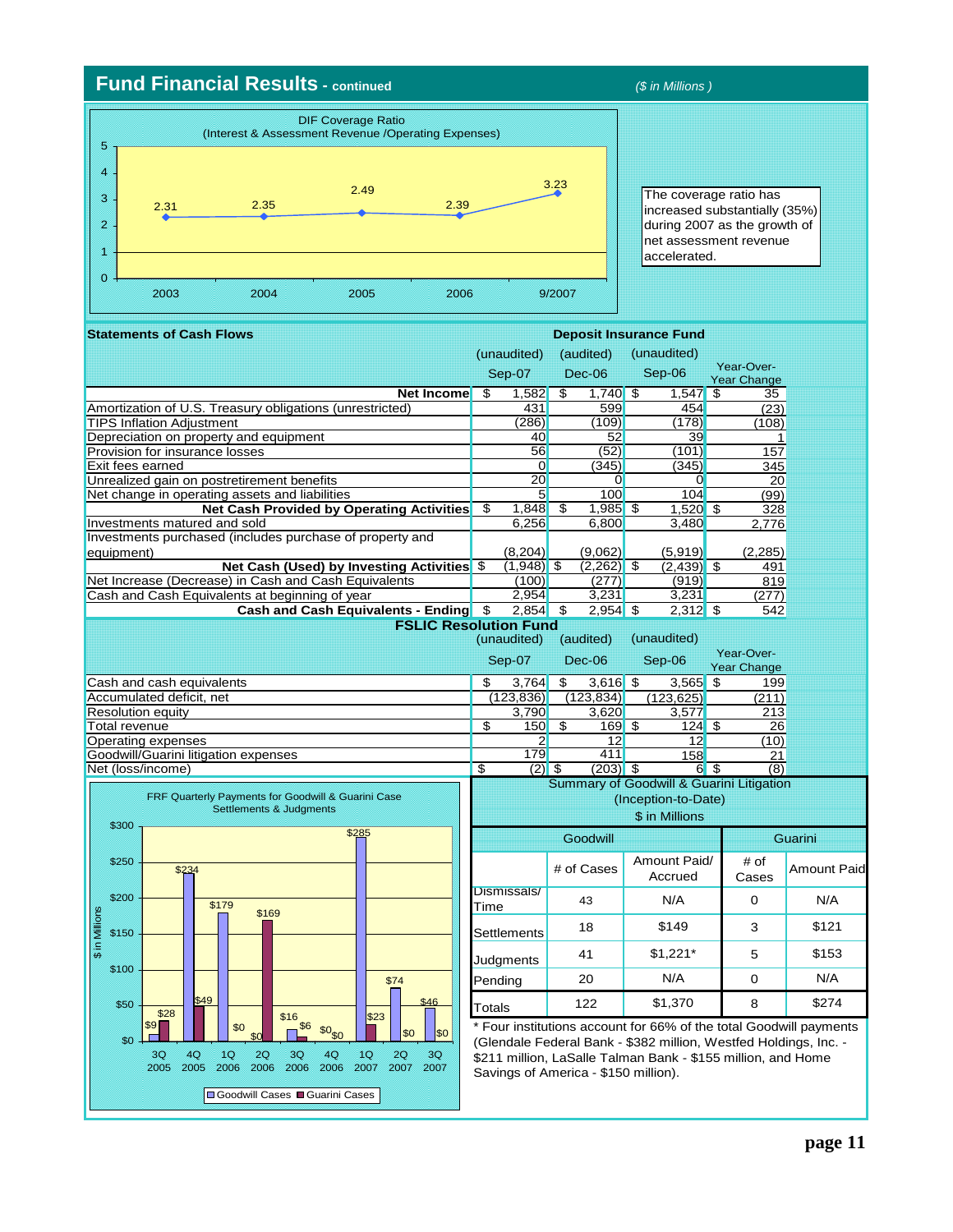| <b>Deposit Insurance Fund Portfolio Summary</b><br>(\$ in Millions)                |           |          |                |  |  |  |  |
|------------------------------------------------------------------------------------|-----------|----------|----------------|--|--|--|--|
|                                                                                    | 9/30/07   | 12/31/06 | Change         |  |  |  |  |
| Par Value                                                                          | \$47,515  | \$46,483 | \$1,032        |  |  |  |  |
| <b>Amortized Cost</b>                                                              | \$50,562  | \$48,858 | \$1,704        |  |  |  |  |
| <b>Market Value</b>                                                                | \$51,360  | \$49,038 | \$2,322        |  |  |  |  |
| Primary Reserve <sup>1</sup>                                                       | \$12,770  | \$13,911 | (\$1,141)      |  |  |  |  |
| Primary Reserve Target Floor                                                       | \$10,000  | \$10,000 | \$0            |  |  |  |  |
| Primary Reserve % of Total Portfolio                                               | 24.5%     | 28.0%    | $(3.5\%)$      |  |  |  |  |
| Year-to-Date Total Return (Portfolio)                                              | 5.134%    | 4.056%   | not applicable |  |  |  |  |
| Year-to-Date Total Return (Benchmark) <sup>2</sup>                                 | 5.139%    | 3.571%   | not applicable |  |  |  |  |
| Total Return Variance (in basis points)                                            | $(0.5\%)$ | 48.5     | not applicable |  |  |  |  |
| Yield-to-Maturity <sup>3</sup>                                                     | 4.92%     | 4.89%    | 0.03%          |  |  |  |  |
| Weighted Average Maturity (in years)<br>Effective Duration (in years) <sup>4</sup> | 4.26      | 3.57     | 0.69           |  |  |  |  |
| <b>Total Portfolio</b>                                                             | 3.30      | 2.82     | 0.48           |  |  |  |  |
| Available-for-Sale Securities                                                      | 1.35      | 1.80     | (0.45%)        |  |  |  |  |
| <b>Held-to-Maturity Securities</b>                                                 | 4.00      | 3.29     | 0.71           |  |  |  |  |

<sup>1</sup> Primary Reserve is the total market value (including accrued interest) of overnight investments, available-for-sale securities, and held-to-maturity securities maturing within three months.

 $^2$  The benchmark is the total return of the Merrill Lynch 1-10 Year U.S. Treasury Index.

 $^3$  The Yield-to-Maturity includes the potential yield of Treasury Inflation-Protected Securities (TIPS), which assumes an average 2.2% annual increase in the CPI over the remaining life of each TIPS.

<sup>4</sup> For each TIPS, an estimated 80% "yield beta" factor is applied to its real yield duration to arrive at an estimated effective duration.

| <b>National Liquidation Fund (NLF) Investment Portfolio Summary</b><br>(\$ in Millions)                                                                            |  |  |  |  |  |  |  |  |
|--------------------------------------------------------------------------------------------------------------------------------------------------------------------|--|--|--|--|--|--|--|--|
| 9/30/07<br>12/31/06<br>Change                                                                                                                                      |  |  |  |  |  |  |  |  |
| Book Value <sup>5</sup><br>\$180<br>\$381<br>(\$201)<br>Yield-to-Maturity<br>5.37%<br>5.01%<br>$(0.36\%)$<br>Weighted Average Maturity (in days)<br>12<br>25<br>13 |  |  |  |  |  |  |  |  |

 $^5$  Due to the short-term nature of the NLF, the portfolio's Book and Market Values are identical for reporting purposes.

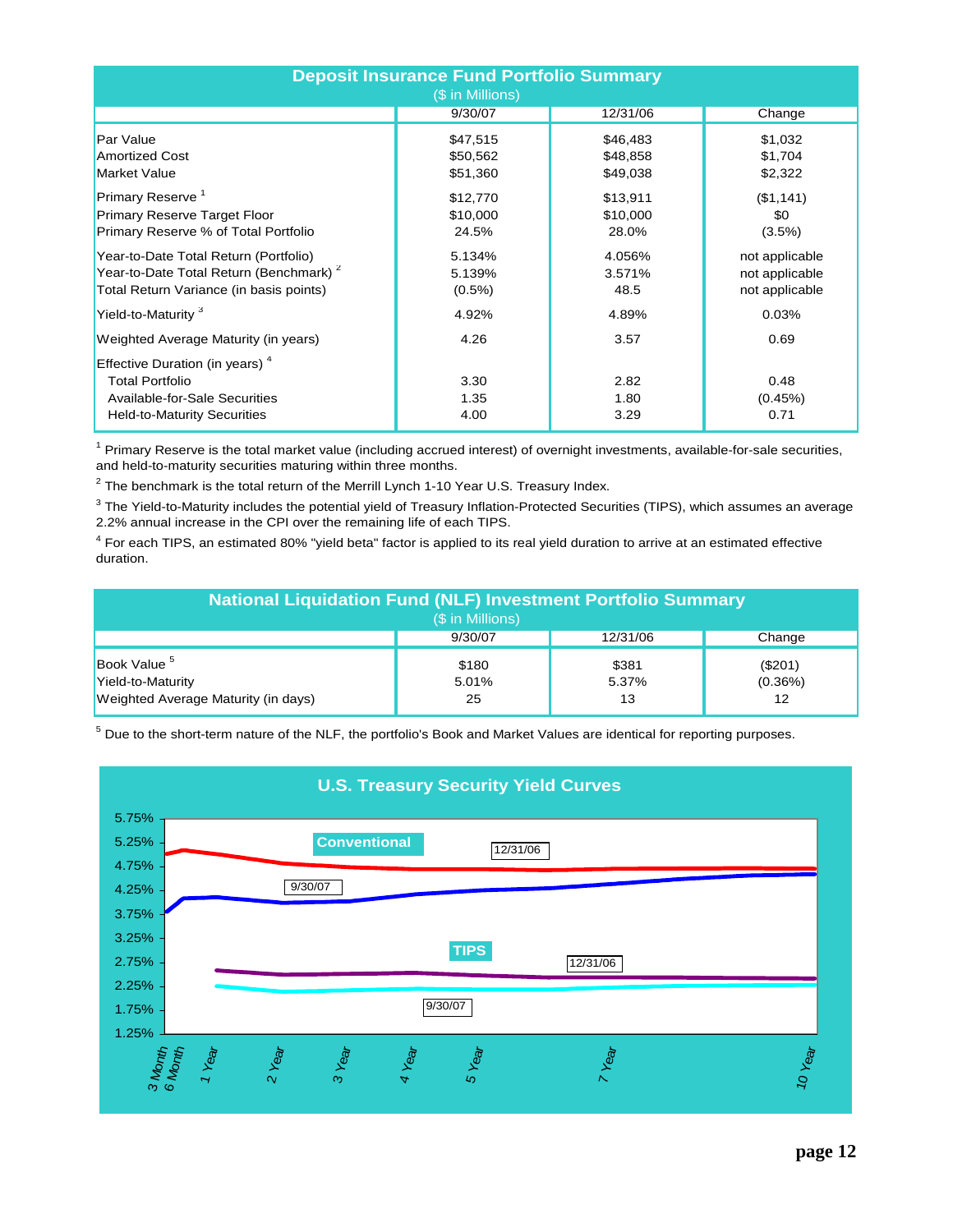## **Approved Investment Strategy**

### **Current Strategy as of 3rd Quarter 2007 DEPOSIT INSURANCE FUND**

Maintain a \$150 million target floor overnight investment balance.

Strategically invest all available funds in excess of the target overnight investment balance, which may include purchasing conventional Treasury securities within the zero- to twelve-year maturity sector, purchasing Treasury Inflation-Protected Securities (TIPS) within the two- to ten-year maturity sector, and/or purchasing callable Treasury securities with final maturities not to exceed twelve years, subject to the following limitations:

- $\rightarrow$  TIPS should not total more than \$10.0 billion (adjusted par value) by quarter end;
- $\rightarrow$  Available-for-sale (AFS) securities should not total more than \$9.5 billion (par value) by quarter end; and
- $\rightarrow$  All newly purchased AFS conventional securities should have maturities of six years or less.

Moreover, staff will strive to maintain an \$10 billion target floor primary reserve balance.

#### **Strategy Changes for 4th Quarter 2007**

TIPS target limit is eliminated. Primary reserve balance is being increased, with a goal of reaching a \$15 billion target floor balance over the near term. AFS securities target limit is eliminated; all securities purchased during the quarter will be designated AFS.

### **NATIONAL LIQUIDATION FUND Current Strategy as of 3rd Quarter 2007**

Maintain a \$30 million target floor overnight investment balance. Strategically invest the remaining funds in the zero- to 12-month maturity sector.

### **Strategy Changes for 4th Quarter 2007**

Maintain target overnight investment balance between \$20 million and \$25 million.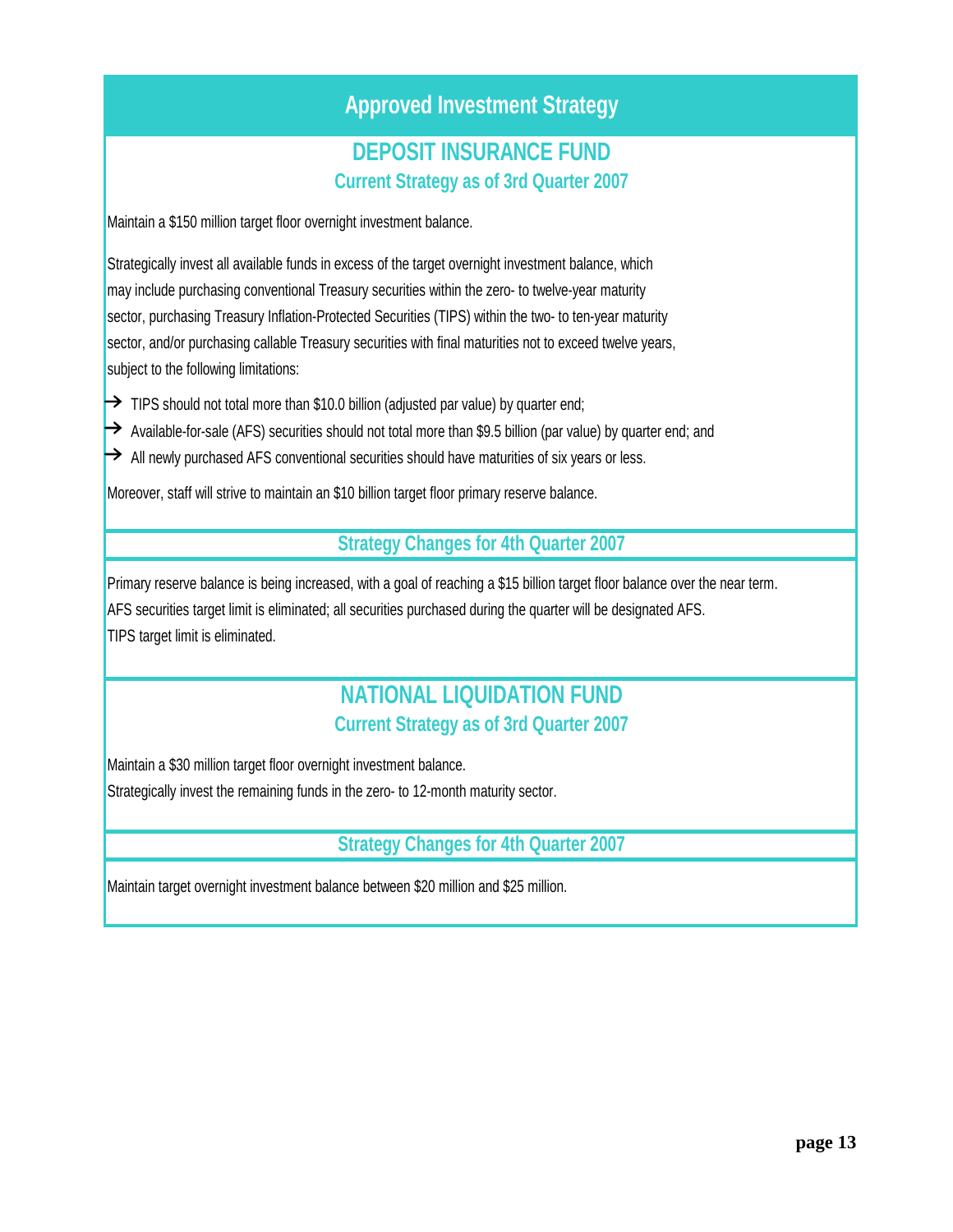| <b>Executive Summary of 2007 Budget and Expenditures</b><br>by Major Expense Category<br><b>Through September 30, 2007</b><br>(Dollars in Thousands)                                                 |                                                                       |                                                                       |                                               |                                                                             |  |  |  |
|------------------------------------------------------------------------------------------------------------------------------------------------------------------------------------------------------|-----------------------------------------------------------------------|-----------------------------------------------------------------------|-----------------------------------------------|-----------------------------------------------------------------------------|--|--|--|
| Major Expense Category                                                                                                                                                                               | <b>YTD</b><br><b>Budget</b>                                           | <b>YTD</b><br>Expenditures                                            | $%$ of<br><b>Budget Used</b>                  | Variance                                                                    |  |  |  |
| <b>Corporate Operating Budget</b>                                                                                                                                                                    |                                                                       |                                                                       |                                               |                                                                             |  |  |  |
| <b>Ongoing Operations</b>                                                                                                                                                                            |                                                                       |                                                                       |                                               |                                                                             |  |  |  |
| Salaries & Compensation<br><b>Outside Services - Personnel</b><br>Travel<br><b>Buildings</b><br>Equipment<br><b>Outside Services - Other</b><br>Other Expenses                                       | \$489,377<br>135,907<br>41,429<br>50,422<br>33,098<br>12,409<br>8,869 | \$474,363<br>107,692<br>38,048<br>49,435<br>30,162<br>11,347<br>5,777 | 97%<br>79%<br>92%<br>98%<br>91%<br>91%<br>65% | (\$15,014)<br>(28,215)<br>(3,381)<br>(987)<br>(2,936)<br>(1,062)<br>(3,092) |  |  |  |
| <b>Total Ongoing Operations</b>                                                                                                                                                                      | \$771,511                                                             | \$716,824                                                             | 93%                                           | $(\$54,687)$                                                                |  |  |  |
| <b>Receivership Funding</b><br>Salaries & Compensation<br><b>Outside Services - Personnel</b><br>Travel<br><b>Buildings</b><br>Equipment<br><b>Outside Services - Other</b><br><b>Other Expenses</b> | \$2,565<br>46,010<br>4,234<br>1,725<br>170<br>407<br>1,139            | \$347<br>4,073<br>1,160<br>600<br>15<br>73<br>38                      | 14%<br>9%<br>27%<br>35%<br>9%<br>18%<br>3%    | (S2,218)<br>(41, 937)<br>(3,074)<br>(1,125)<br>(155)<br>(334)<br>(1,101)    |  |  |  |
| <b>Total Receivership Funding</b>                                                                                                                                                                    | \$56,250                                                              | \$6,306                                                               | 11%                                           | $(\$49,944)$                                                                |  |  |  |
| <b>Total Corporate Operating Budget</b>                                                                                                                                                              | \$827,761                                                             | \$723,130                                                             | 87%                                           | (\$104,631)                                                                 |  |  |  |
| <b>Investment Budget</b> <sup>1</sup>                                                                                                                                                                | \$10,437                                                              | \$8,911                                                               | 85%                                           | (\$1,526)                                                                   |  |  |  |
| <b>Grand Total</b>                                                                                                                                                                                   | \$838,198                                                             | \$732,041                                                             | 87%                                           | (\$106,157)                                                                 |  |  |  |

1) Budgets for investment projects are approved on a multi-year basis; the "Year-to-Date Budget" amount reflects the 2007 spending estimates for approved projects. Detailed quarterly reports on the status of those projects are provided separately to the Board by the Capital Investment Review Committee.